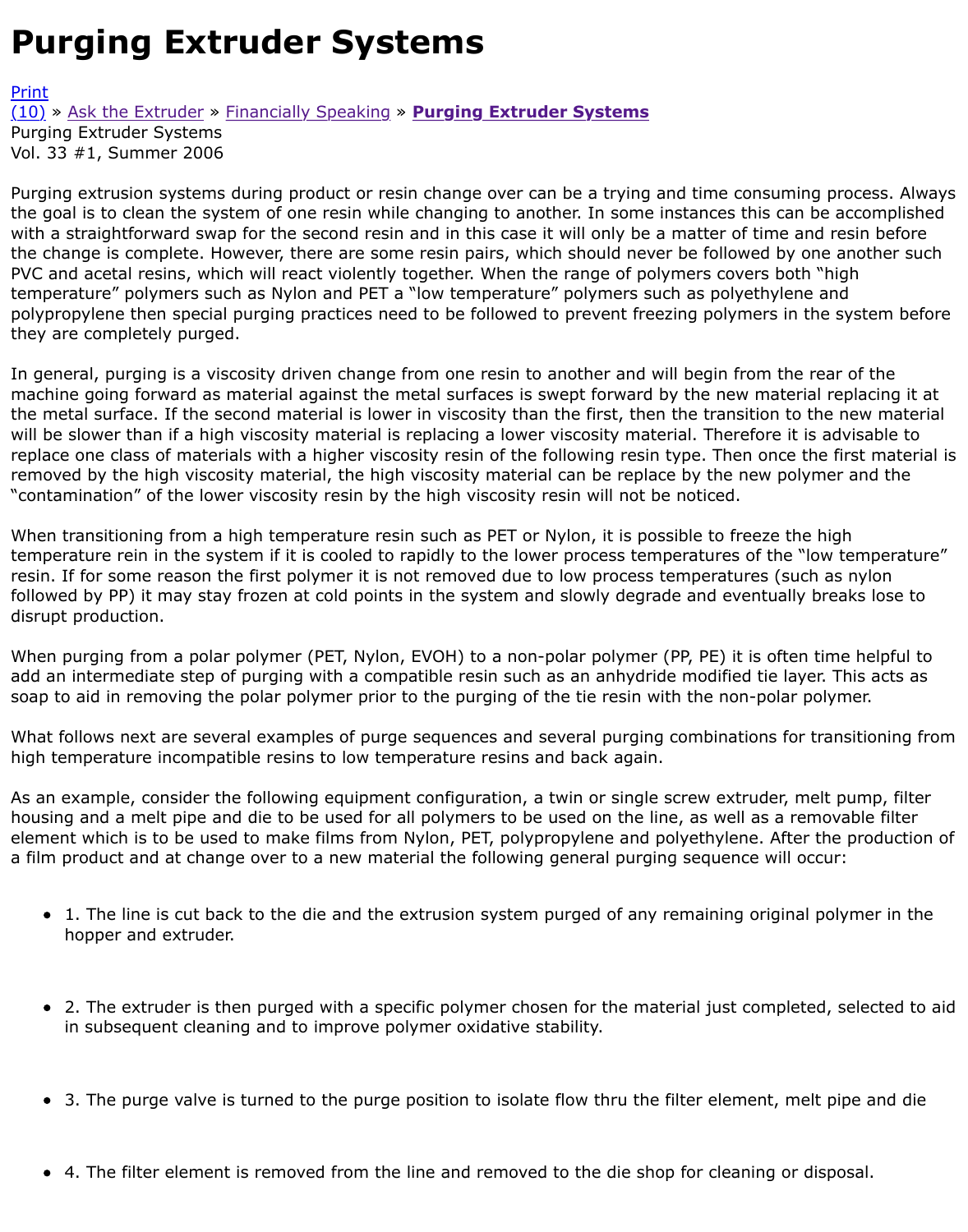- 5. A purge blank is added to the filter body to permit purging of the filter body, as well as the purge of down stream flow channels, melt pipe and die in preparation for the new polymer.
- 6. The extruder, melt pump filter body, melt pipes and die are purged with special purge polymer selected based on the polymer transition to remove traces of the previous polymer.
- 7. The purge blank is removed and the filter element, are attached to the line in preparation for product start-up
- 8. The new resin is purged into the extrusion system to remove the intermediate purge material and flush the filter, melt pipe and die combination of any remaining stabilized shut down purge or to fill a clean system in preparation for the change over.

(The above sequence is based on the assumption that the process equipment from the extruder flange to the die exit are heated in a manner to eliminate the formation of internal metal surfaces which can drop below the freezing point of the polyester and Nylon resins selected for the film manufacture. Failure to prevent freezing of PET or Nylon during the transition to polyolefin temperatures will result in slow degradation of the frozen Nylon and PET followed by polyolefin contamination and an increased incidence of splits. (May occur after several days to weeks.))

The selection of polymers for the two-step purge cycle will be dependent on:

- 1. The direction of product change
	- a. Polyester (Nylon) to Nylon (polyester)
	- b. Polyester (or Nylon) to Polypropylene (or polyethylene)
	- c. Polyethylene (or polypropylene) to polyester (or Nylon)
	- d. Polyethylene (or polypropylene) to polypropylene (or polyethylene)
- 2. Cleaning system capabilities for die, melt pipe and filters
- 3. Relative viscosities of the PET, Nylon, PP and polyethylene chosen for film manufacture

In general, the purging transition from PET or Nylon to PP or PE will consist of the following sequence:

- 1. Film grade polyester (Nylon) is purged by high IV, specially stabilized grade of amorphous polyester (Nylon) and the die, melt pipe and filter element are removed for cleaning or purged in place.
- 2. While maintaining the PET or Nylon extrusion temperatures, the extruder, melt pump and filter body are purged with polypropylene based maleic anhydride grafted polymer (tie layer) such as Mitsui QF500A. After a fixed quantity of purge (based on volume and surface area of equipment), the processing temperatures are set to the level required for the next material (PP or PE) to be extruded.
- 3. A fixed quantity of a blend of linear low density polyethylene (LLDPE) and maleic anhydride grafted polymer (tie layer) chosen from the grade of poly- olefin material next to be extruded.
	- a. Polypropylene based material such as Mitsui QF500A if going to polypropylene
	- b. A polyethylene based material such as EVA if going to polyethylene